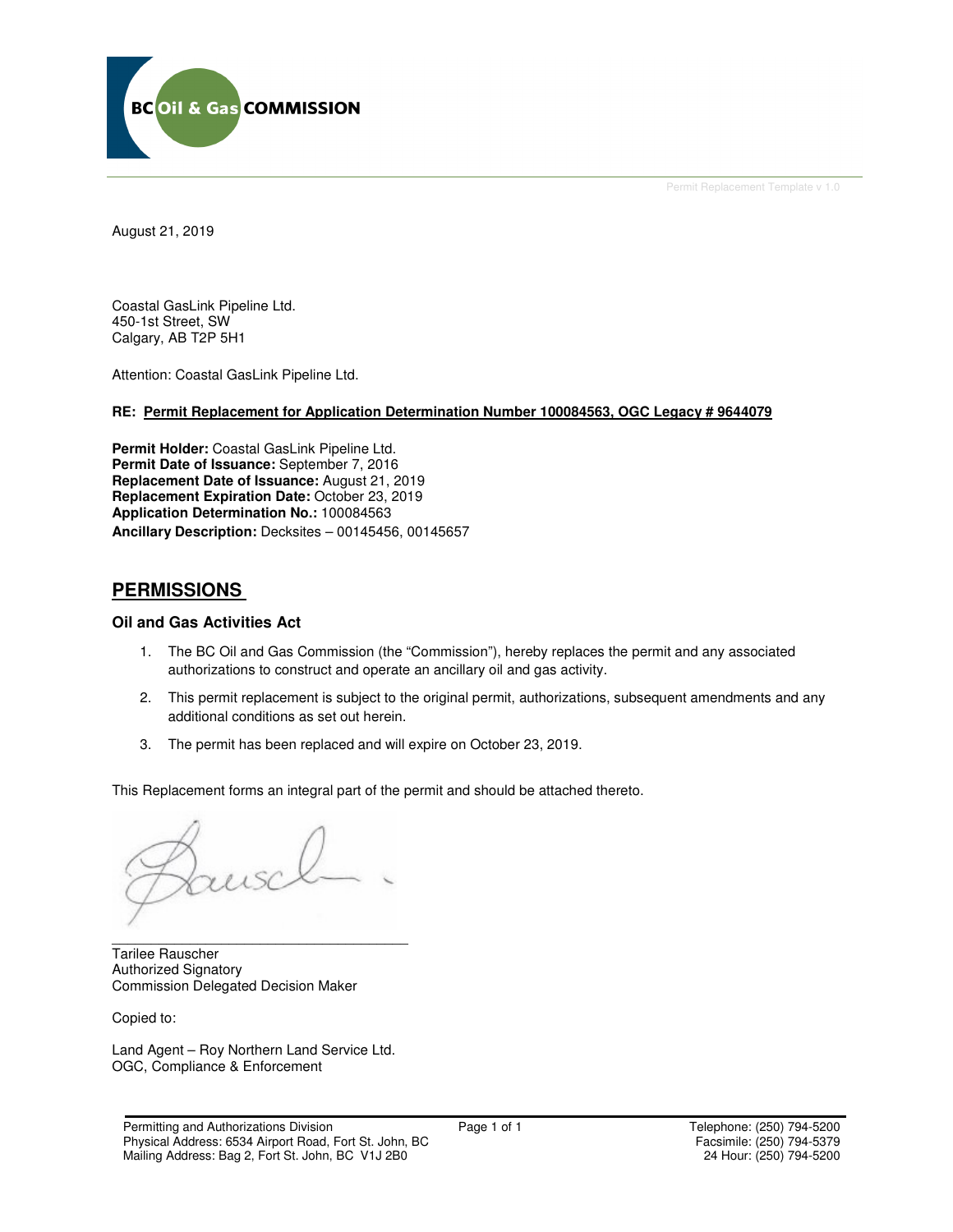

Non OGAA v 4.0

August 28, 2018

Coastal GasLink Pipeline Ltd. 450-1st Street, SW Calgary, AB T2P 5H1

Attention: Coastal GasLink Pipeline Ltd.

#### **RE: Permit Replacement for Application Determination Number 100084563, OGC Legacy # 9644079**

**Permit Holder:** Coastal GasLink Pipeline Ltd. **Permit Date of Issuance:** September 7, 2016 **Replacement Date of Issuance:** August 28, 2018 **Replacement Expiration Date:** September 7, 2019 **Application Determination No.:** 100084563

# **GENERAL PERMISSIONS, AUTHORIZATIONS and CONDITIONS**

- 1. The BC Oil and Gas Commission (the "Commission"), hereby replaces the permit and any associated authorizations to construct and operate an ancillary oil and gas activity.
- 2. This permit replacement is subject to the conditions of the original permit, authorizations, subsequent amendments, corrections, and any additional conditions as set out herein.
- 3. The permit has been replaced for 1 year and will expire on September 7, 2019.

## **Petroleum and Natural Gas Act**

4. Pursuant to Section 138(1) of the Petroleum and Natural Gas Act, the permit holder is authorized to enter, occupy and use any unoccupied Crown land located within the operating area to carry out the associated oil and gas activity authorized under this permit.

## **CONDITIONS**

- 5. The rights granted by this authorization are subject to all subsisting grants to or rights of any person made or acquired under the *Coal Act, Forest Act, Land Act, Mineral Tenure Act, Petroleum and Natural Gas Act, Range Act, Water Sustainability Act* or *Wildlife Act*, or any extension or renewal of the same.
- 6. The Permit holder must not assign or sublicense this permit or permit any person to use or occupy the land, other than its employees, contractors, or representatives, without the Commission's written consent.
- 7. The Permit Holder must ensure that the area is maintained in a condition so as to minimize hazards, including but not limited to hazards associated with storage of materials and equipment.
- 8. The Permit Holder must ensure that the area is free of garbage, debris and unused equipment.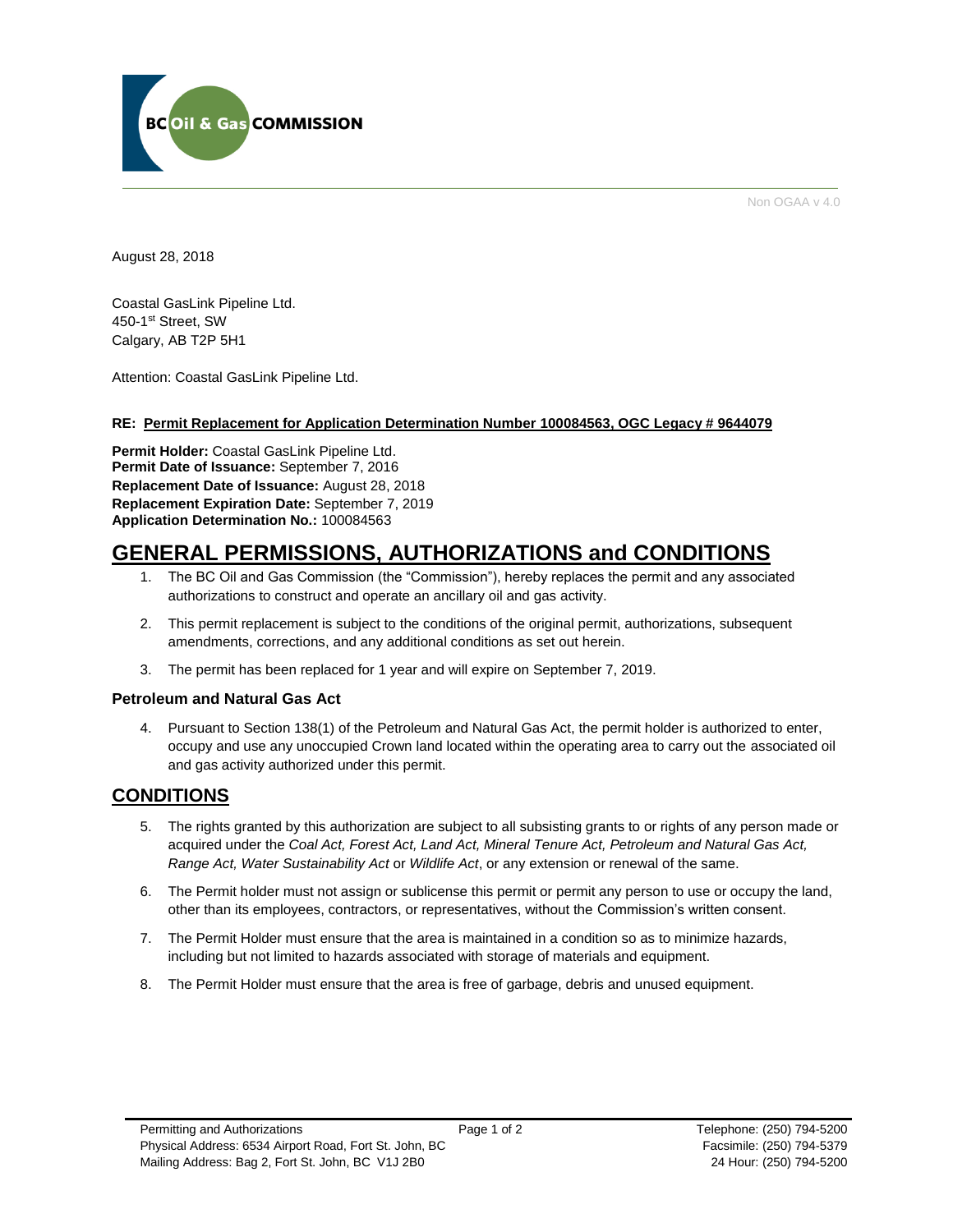Application Determination number: 100084563 Date Issued: August 28, 2018

\_\_\_\_\_\_\_\_\_\_\_\_\_\_\_\_\_\_\_\_\_\_\_\_\_

Jacqueline Bourke Authorized Signatory Commission Delegated Decision Maker

pc: Land Agent – Roy Northern Land Service Ltd. OGC, Compliance and enforcement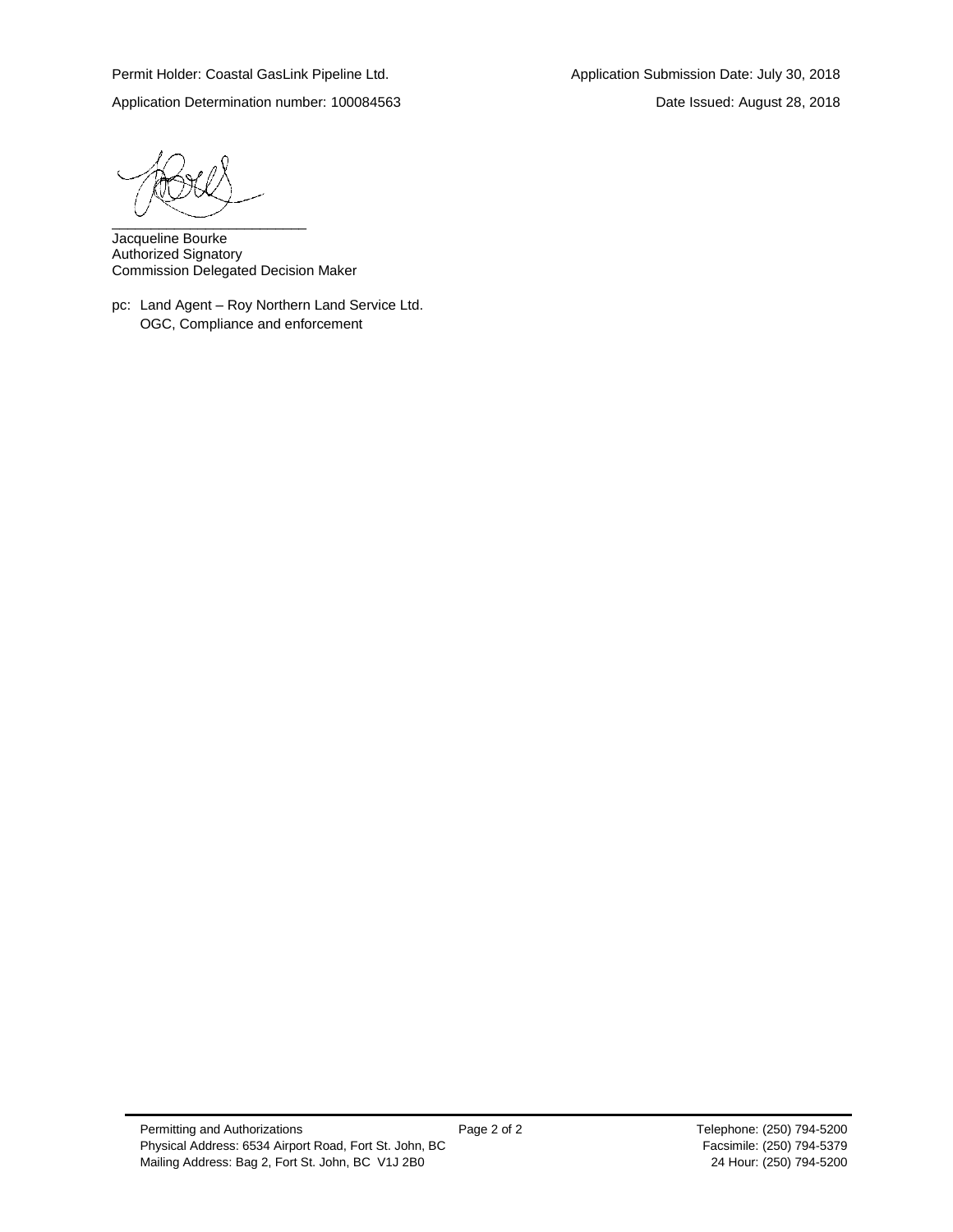

Commission File: 9644079

September 16, 2016

Coastal GasLink Pipeline Ltd. 450-1st Street Calgary AB T2P 5H1

Attention: Katherine Sheriff

## Re: Correction of Deck Site located within Unit 41. Block F, Group 93-P-5 & Unit 50, Block G, Group 93-P-5

The Oil and Gas Commission hereby corrects the Permit and Authorizations Associated with the Permit containing 5.84 hectares, as shown on construction plan, Document No: CGE4703-MSI-G-MP-436, Revision 0 dated November 17, 2015, as follows:

- Condition should read:
	- 3 (3) re-vegetate any exposed soil on the operating area **including, where necessary, using** seed or vegetative propagules of an ecologically suitable species that:
		- (a) promote the restoration of the wildlife habitat that existed on the area before the oil and gas activity was begun, and
		- (b) stabilize the soil if it is highly susceptible to erosion.

The permit holder must comply with all conditions in the original permission and any additional conditions as noted above.

This letter forms an integral part of yo*y*tr Permit and should be attached thereto.

Corey Soofield

Authorized Signatory Commission Delegated Decision Maker

cc: Roy Northern Land Service Ltd. OGC File: 9644079 OGC First Nations (DRFN, MLIB, SFN, WMFN)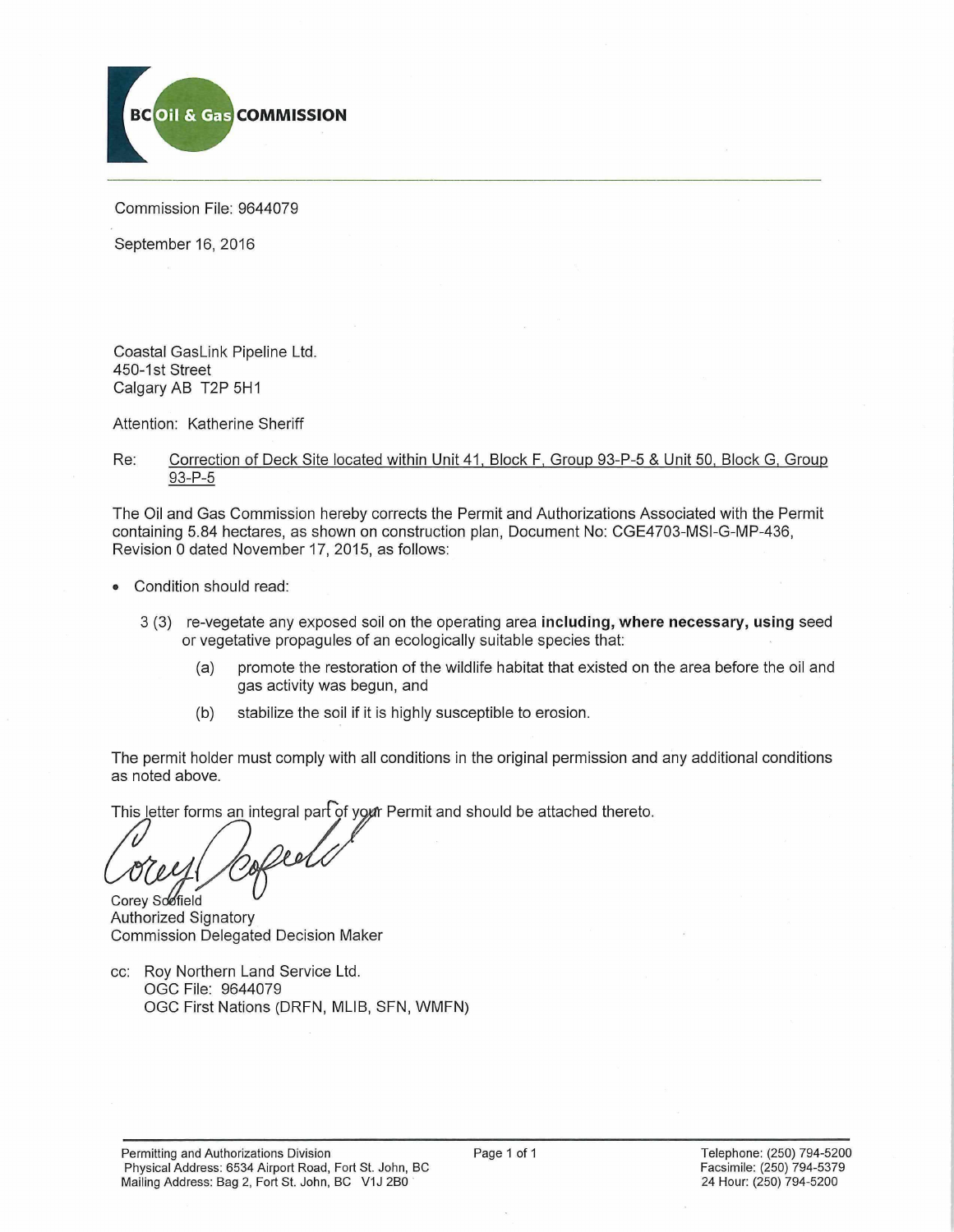

September 7, 2016

Coastal GasLink Pipeline Ltd. 450-1<sup>st</sup> Street Calgary, Alberta T2P 5H1

Attention: Katherine Sheriff

## **RE: Deck Site within Unit 41, Block F, Group 93-P-5 & Unit 50, Block G, Group 93-P-5**

**Date of Issuance: September 7, 2016 Commission No.: 9644079**

## **AUTHORIZATIONS**

#### *Land Act*

- 1. The BC Oil and Gas Commission (the "Commission"), under section 39 of the *Land Act*, hereby authorizes Coastal GasLink Pipeline Ltd ( the "permit holder") to occupy and use the Crown land area identified in the attached construction plan Document No: CGE4703-MSI-G-MP-436, Revision 0 dated November 17, 2015 (the "construction plan"), submitted to the Commission dated February 17, 2016 (hereinafter referenced together as the "operating area") to construct and operate a related activity for the purposes of carrying out oil and gas activities as defined in the *Oil and Gas Activities Act*, subject to the conditions set out below.
	- (1) The total disturbance within the operating area must not exceed 5.84 ha.
	- (2) A section 39 License of Occupation for the Crown land portion of this authorization is attached or will follow. The permit holder is subject to the conditions contained in the Licence of Occupation.

## **CONDITIONS**

#### **Notification:**

2. Within 60 days of the commencement of activities under this permit, the permit holder must submit to the Commission a post-construction plan as a shapefile and PDF plan accurately identifying the location of the total area actually authorized under this permit. The shapefile and plan must be submitted via eSubmission.

#### **Environmental:**

- 3. Following completion of the activities authorized herein the permit holder must, as soon as practicable:
	- (1) decompact any soils compacted by the activity;
	- (2) if natural surface drainage pattern was altered by the carrying out of the activity, the permit holder must restore, to the extent practicable, to the drainage pattern and its condition before the alteration; and
	- (3) re-vegetate any exposed soil on the operating area using seed or vegetative propagules of an ecologically suitable species that: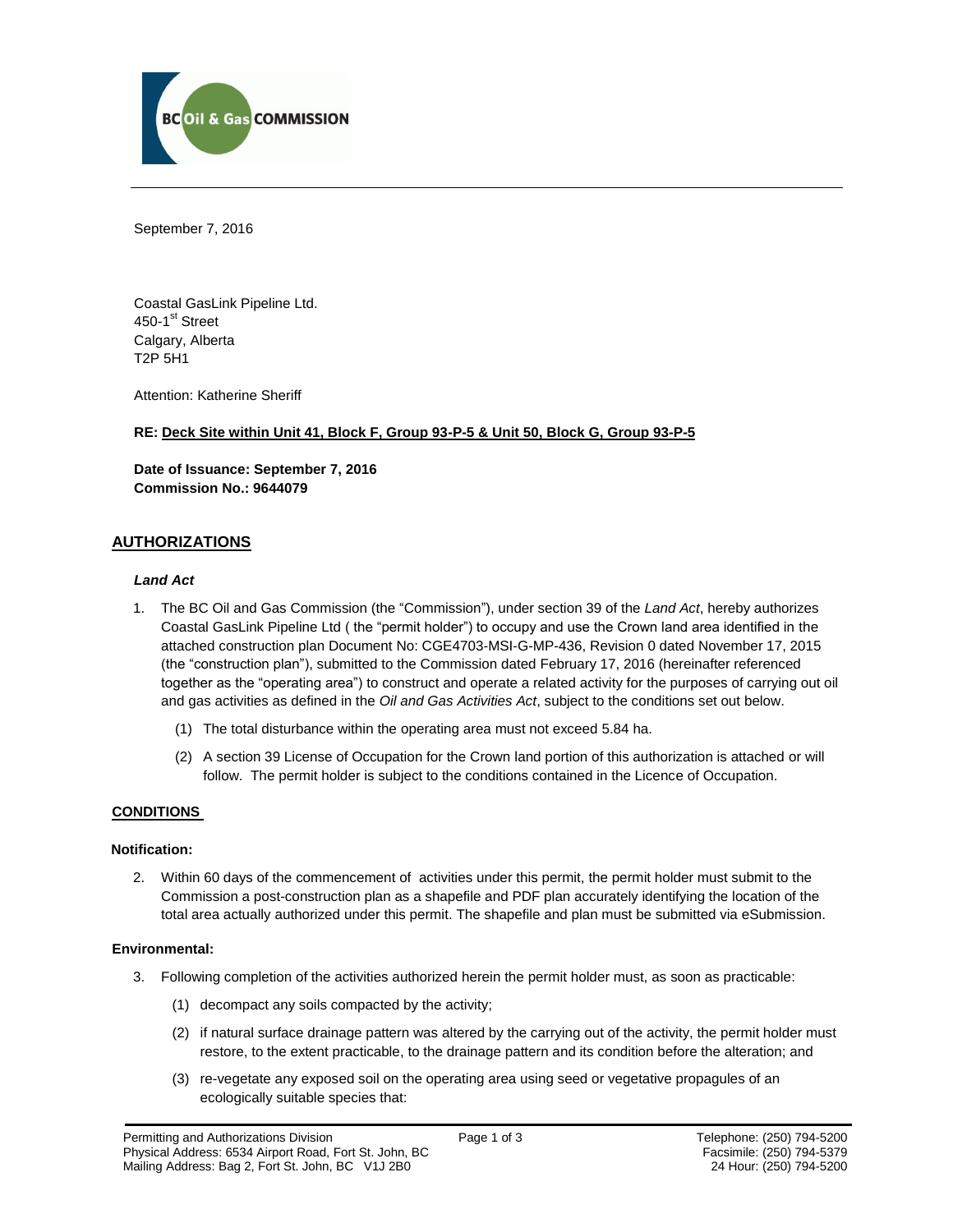- (a) promote the restoration of the wildlife habitat that existed on the area before the oil and gas activity was begun, and
- (b) stabilize the soil if it is highly susceptible to erosion.
- 4. Following completion of the activities authorized herein, any surface soils removed from the site must be redistributed so that the soil structure is restored, to the extent practicable, to its condition before the activity was begun.

## **Clearing:**

5. The permit holder is authorized to fell any trees located on Crown land within 1.5 tree lengths of the operating area that are considered to be a safety hazard according to *Workers Compensation Act* regulations and must be felled in order to eliminate the hazard. Trees or portions of these trees that can be accessed from the operating area without causing damage to standing timber may be harvested.

## **Archaeology:**

- 6. An AIA report must be submitted to the Commission as soon as practicable.
- 7. If artifacts, features, materials or things protected under section 13(2) of the *Heritage Conservation Act* are identified the permit holder must, unless the permit holder holds a permit under section 12 of *the Heritage Conservation Act* issued by the Commission in respect of that artifact, feature, material or thing:
	- (1) immediately cease all work in the vicinity of the artifacts, features, materials or things;
	- (2) immediately notify the Commission and the Archaeology Branch of the Ministry of Forests, Lands and Natural Resource Operations;
	- (3) refrain from resuming work in the vicinity of the artifacts, features, materials or things except in accordance with an appropriate mitigation plan that has been prepared in accordance with the Heritage Conservation Act and approved by the Archaeology Branch of the Ministry of Forests, Lands and Natural Resource Operations.

## **Agricultural Land Commission:**

- 8. The Permit Holder must, in relation to any oil and gas activities and related activities, authorized herein that are located within the Agricultural Land Reserve,
	- (1) implement any recommendations for soil handling and management of surface water contained in the Schedule A report(s) submitted with this application,
	- (2) conduct reclamation of any area of land disturbed by non-farm use in accordance with any recommendations contained in the Schedule A report and the requirements set out in Schedule B of the agreement between the Provincial Agricultural Land Commission and the Oil and Gas Commission dated June 13, 2013, or in accordance with such alternate requirements identified by a qualified specialist and agreed to by the Commission, within 24 months of the date that the use of the area of land disturbed by the non-farm use is no longer required for the oil and gas activity or related activity, and
	- (3) immediately following completion of (2), above, submit a Schedule B report to the Commission and, if applicable, to the landowner(s).